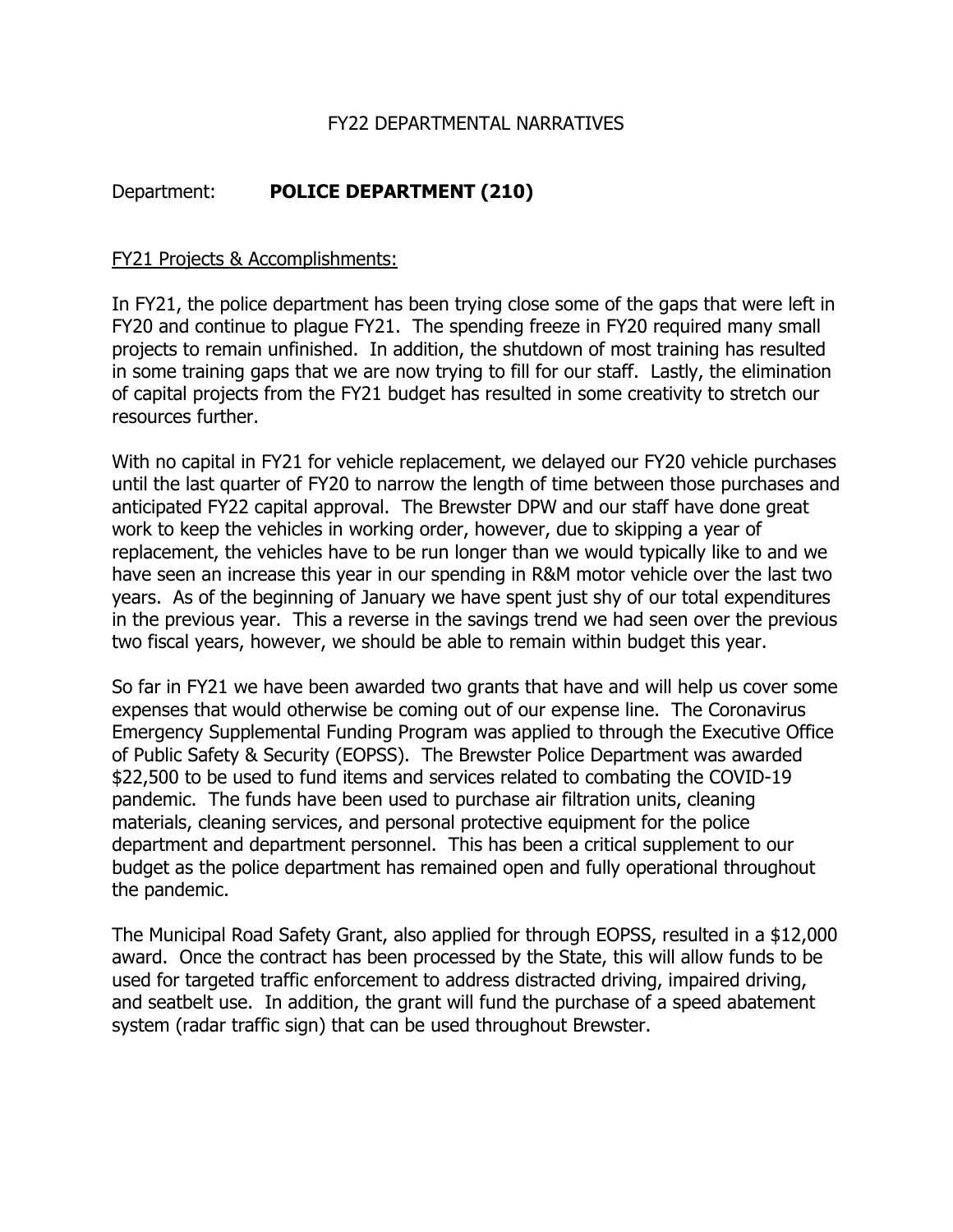#### FY22 Goals & Initiatives:

In FY22 we remain committed to stay within our budget and investigate areas where we can reduce costs or find grant funding to support existing expenses.

The police department will be seeking a slight increase in the overtime budget, as we are anticipating two retirements, a National Guard deployment, and a maternity leave that will impact staffing levels. The additional overtime funds will allow us to continue to offer the same level of service that we currently provide.

In FY20 we saw significant savings in overtime and we anticipate the same in FY21. This was due largely to the elimination of in-person training and the limitation of employees taking vacations. As we enter FY22 we are optimistically anticipating the return to in-person training and foresee an increase in vacation requests. These will add to the overtime burden in FY22.

While we continue to identify and prioritize building maintenance/repair needs, we will be attempting to address some of those issues within the existing expense budget.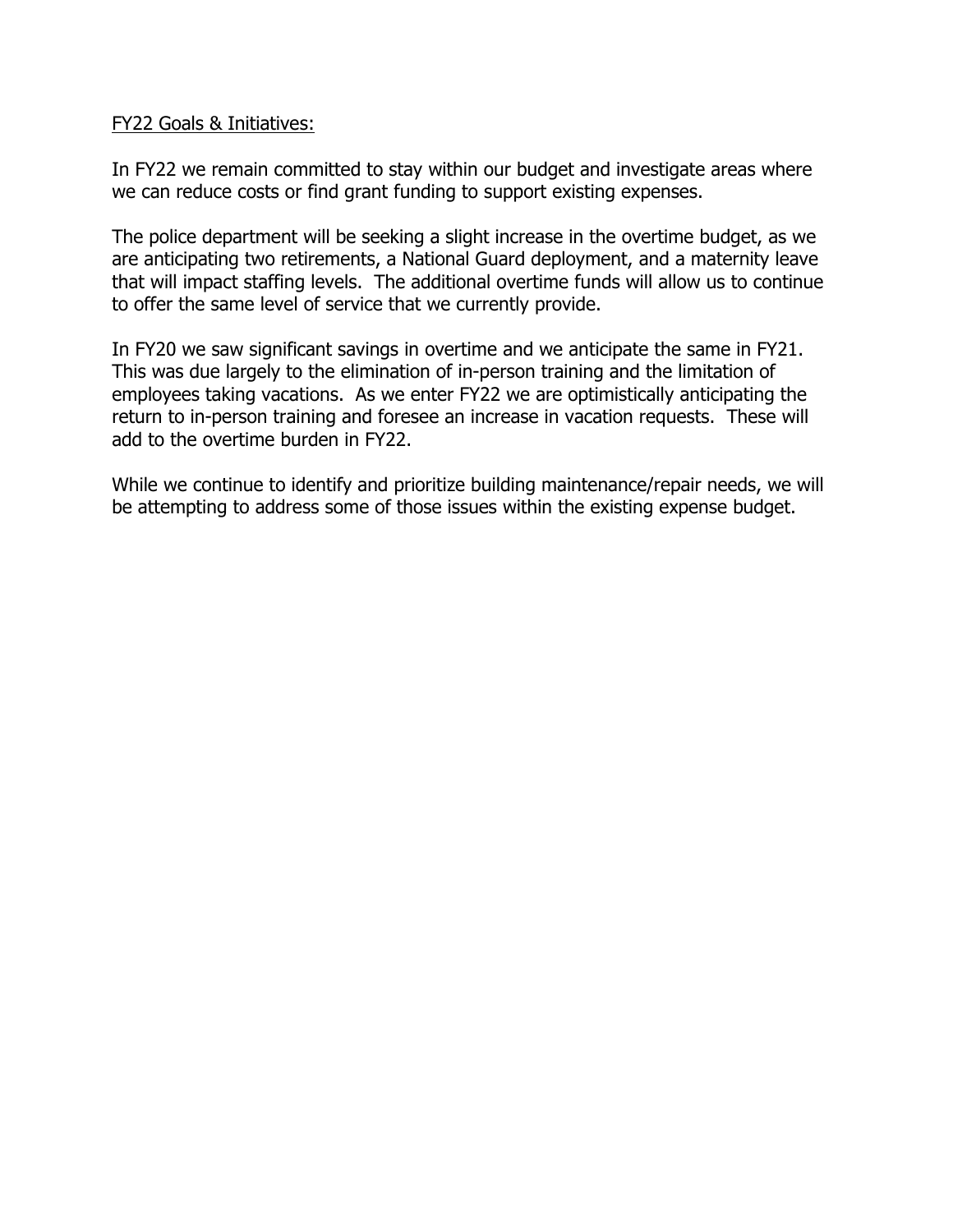# FY22 BUDGET INCREASE RATIONALE FORM

# Department: **POLICE DEPARTMENT (210)**

Requested Increase Amount:

Overtime +\$10,000

## Rationale:

In fiscal years 2017-2020 our overtime request remained steady at \$180,000. Each of those years we overspent our budgeted figure in order to maintain safe staffing levels. Each year we have were able to cover the shortage by using unspent money from the holiday pay account as some officers chose to take compensatory time off as opposed to getting paid extra for the holidays. However, this is an unreliable source and is subject to the officers' choices in any particular year. In this current year (FY21) we have a budgeted \$190,000. With COVID-19 impacting our ability to participate in offsite training as well as impacting how people use their accrued time off, we have seen a moderate reduction in overtime to date. However, as we move forward to the end of the current fiscal year and into FY22 was are anticipating the return to prior norms of training and time off requests. In order to provide stabilized funding of the overtime line, I am requesting an increase to \$200,000.

| <b>ACCOUNT</b><br>TITLE | <b>EXPENDED</b><br><b>FY2017</b> | <b>EXPENDED</b><br><b>FY2018</b> | <b>EXPENDED</b><br><b>FY2019</b> | <b>EXPENDED</b><br><b>FY2020</b> | <b>APROPRIATED</b><br><b>FY2021</b> | <b>REQUESTED</b><br><b>FY2022</b> |
|-------------------------|----------------------------------|----------------------------------|----------------------------------|----------------------------------|-------------------------------------|-----------------------------------|
|                         |                                  |                                  |                                  |                                  |                                     |                                   |
| <b>WAGES</b>            |                                  |                                  |                                  |                                  |                                     |                                   |
|                         |                                  |                                  |                                  |                                  |                                     |                                   |
| <b>FULL TIME</b>        | 2,134,068.00                     | 2, 156, 589. 25                  | 2,203,663.17                     | 2,313,799.12                     | 2,454,595.00                        | 2,498,667.06<br>\$                |
| PART TIME               | 22,500.00                        | 15,459.82                        | 20,343.92                        | 20,891.82                        | $23.250.00$ \ \$                    | 25,000.00                         |
| <b>OVERTIME</b>         | 183.532.00                       | 224,084.59                       | 239, 158.83                      | 200,235.22                       | $190,000.00$ \$                     | 200,000.00                        |
| <b>LONGEVITY</b>        | 27.450.00                        | 27,450.00                        | 26,850.00                        | 28.650.00                        | $30.300.00$ \ \$                    | 29,850.00                         |
|                         |                                  |                                  |                                  |                                  |                                     |                                   |
| <b>SUBTOTAL</b>         | $2,367,550.00$ \$<br>\$          | 2,423,583.66                     | 2,490,015.92<br>-\$              | 2.563.576.16                     | $2.698.145.00$ S<br>-\$             | 2,753,517.06                      |
|                         |                                  |                                  |                                  |                                  |                                     |                                   |

As an agency, we have always strived to be fiscally responsible with our overtime and use our administrative and detective personnel to help with coverage, when possible, to offset costs. When we schedule officer training, we do so with an eye towards shift coverage, to minimize the impact on the overtime budget. When we look at our counterparts here on Cape Cod, our efficiency is evident. (See chart on page two).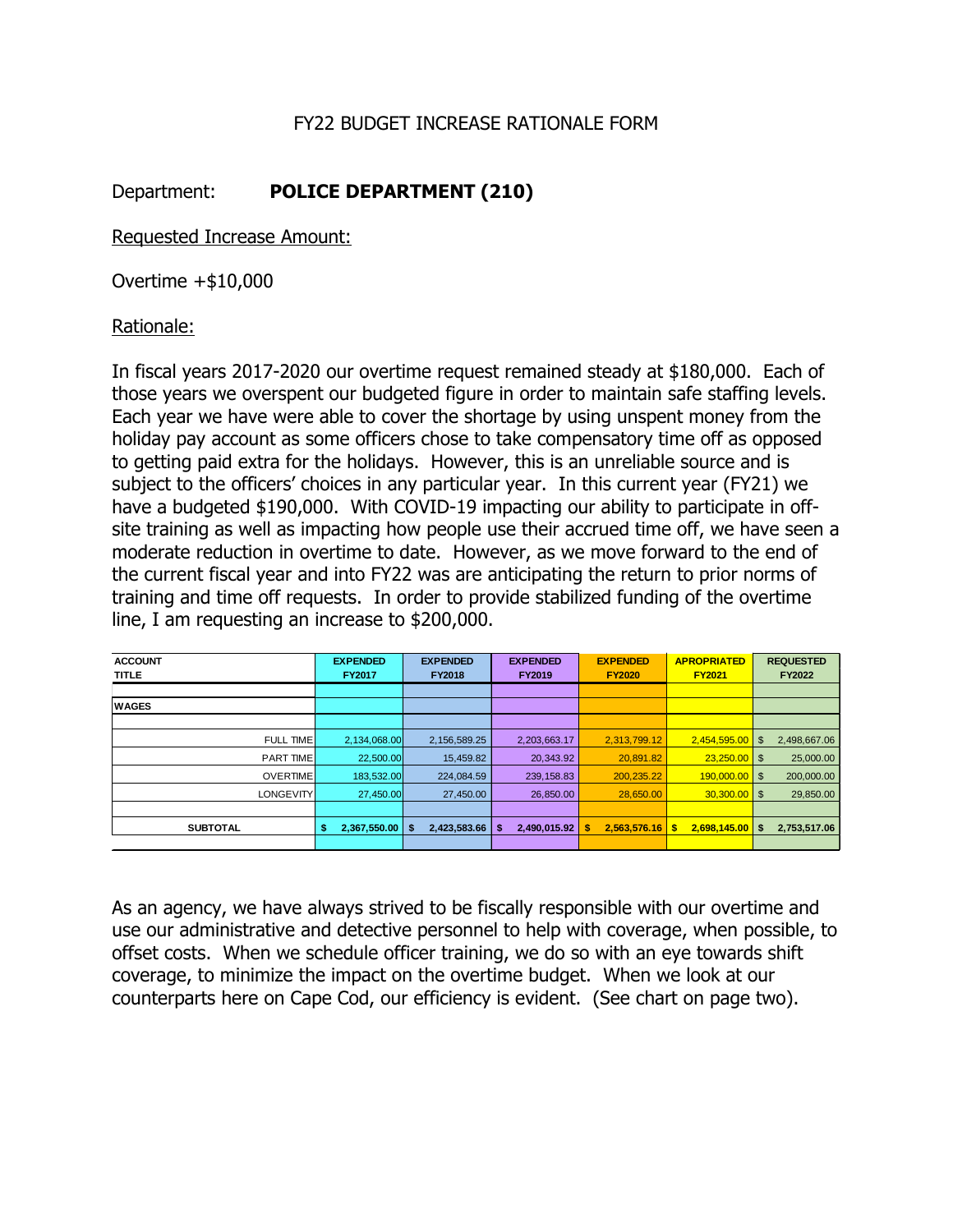| The included chart provides a snapshot of fiscal 2019 regarding how we stack up to |  |
|------------------------------------------------------------------------------------|--|
| other towns in the region as it pertains to staffing and overtime.                 |  |

|                 | FY 2019 Department Comparisons Across Cape Cod |               |                      |                 |  |  |
|-----------------|------------------------------------------------|---------------|----------------------|-----------------|--|--|
| <b>TOWNS</b>    | Population<br>∗                                | # of Officers | Off. Per Thousand ** | Overtime Budget |  |  |
| Wellfleet       | 2,736                                          | 14            | 5.1                  | 115,000         |  |  |
| Provincetown    | 2,953                                          | 19            | 6.5                  | 248,000         |  |  |
| Eastham         | 4,882                                          | 18            | 3.7                  | 217,382         |  |  |
| <b>Orleans</b>  | 5,820                                          | 22            | 3.8                  | 193,314         |  |  |
| Chatham         | 6,169                                          | 22            | 3.6                  | 295,000         |  |  |
| <b>Brewster</b> | 9,836                                          | 23            | 2.3                  | 180,000         |  |  |
| Harwich         | 12,145                                         | 35            | 2.9                  | 540,000         |  |  |
| <b>Dennis</b>   | 13,917                                         | 47            | 3.4                  | 680,000         |  |  |
| Mashpee         | 14,191                                         | 38            | 2.7                  | 390,235         |  |  |
| <b>Bourne</b>   | 19,879                                         | 47            | 2.4                  | 380,000         |  |  |
| Sandwich        | 20,303                                         | 35            | 1.7                  | 500,000         |  |  |
| <b>Yarmouth</b> | 23,339                                         | 60            | 2.6                  | 834,000         |  |  |

\* Based on Google Public

Data

\*\* Officers per thousand residents: National Average 3.5 (towns with populations under 10,000) New England Average 3.0 (towns with populations under 10,000)

Cape Cod Average 3.4

Impact on Services: This increase will not have any perceivable impact on services, however, it will continue to stabilize the funding source for overtime.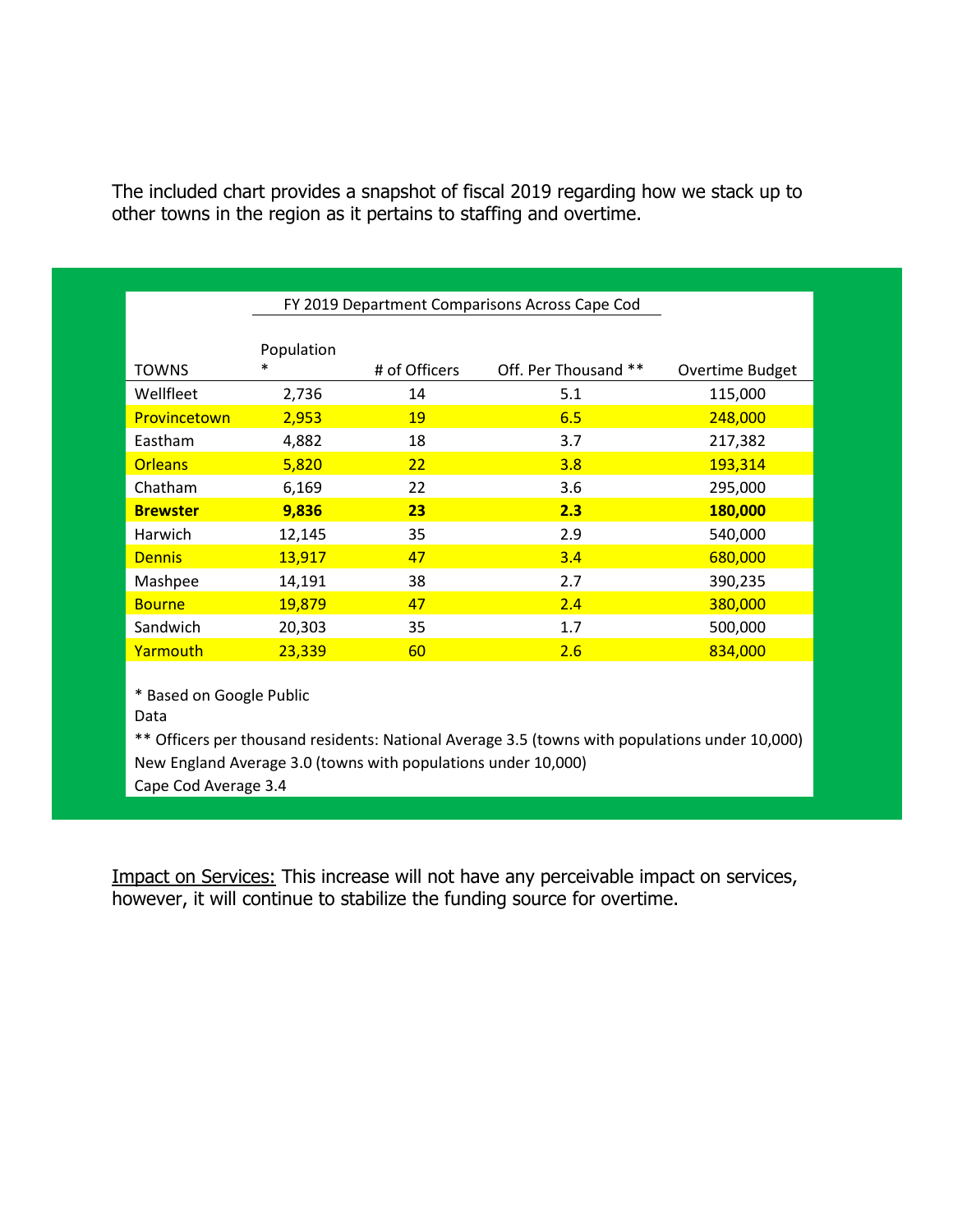#### **Summary**

*EXPEND FY18 EXPEND FY19 APPROP FY20 EXPEND FY20 APPROP FY21 REQUEST FY22 CHANGE*

| <b>PERSONNEL SUBTOTAL</b><br>(Form 2) | 2,450,517 | 2,527,139 | 2,671,091 | 2,565,021 | 2,698,395 | 2,761,067 | 2.32% |
|---------------------------------------|-----------|-----------|-----------|-----------|-----------|-----------|-------|
| <b>OPERATING SUBTOTAL</b>             | 151,052   | 147,283   | 163,520   | 105,984   | 163.520   | 163,520   | 0.00% |
| (Form 3)                              |           |           |           |           |           |           |       |
| <b>TOTAL DEPARTMENT BUDGET</b>        | 2,601,569 | 2,674,422 | 2,834,611 | 2,671,005 | 2,861,915 | 2,924,587 | 2.19% |

 $(Form 2 + Form 3)$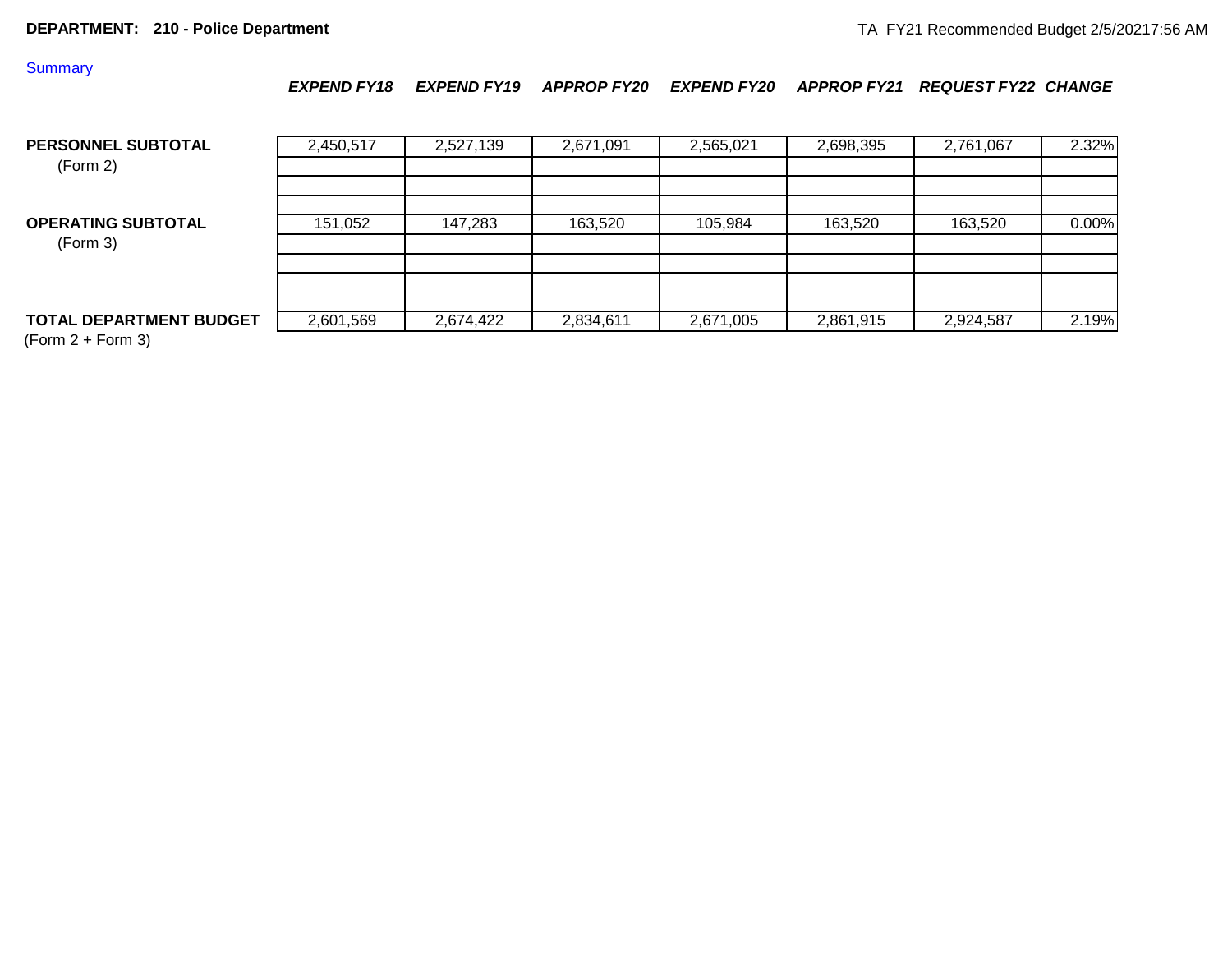# **DEPARTMENT: 210 - Police Department FY22 Personnel Budget**

| <b>Total Full Time Salaries/Wages</b> | 2,376,836 |
|---------------------------------------|-----------|
| Officer In Charge                     | 7,000     |
| <b>Shift Differential</b>             | 12,000    |
| Holiday                               | 91,981    |
| <b>Sick Bonus</b>                     | 18,400    |
| Overtime                              | 200,000   |
| Seasonal                              | 25,000    |
| <b>Retirement Payouts</b>             |           |
| Longevity                             | 29,850    |
|                                       |           |

| <b>Salary Subtotal</b> | ∠.761.067 |
|------------------------|-----------|
|                        |           |